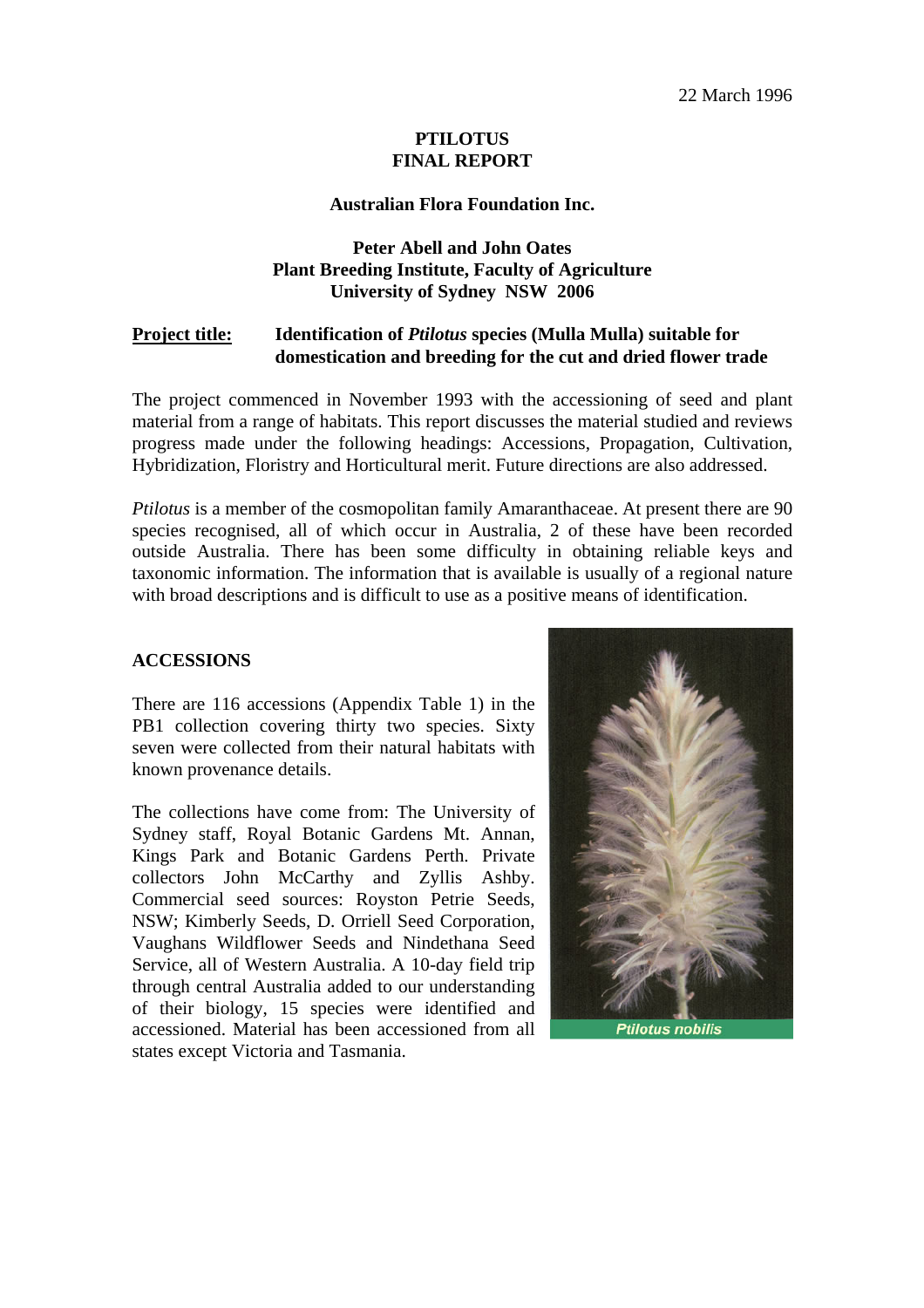#### **PROPAGATION**

#### **Seed**

Seed is usually harvested from the natural habitat and supplied as flowers with the seed enclosed. We have found significant fluctuations in seed set from field collections and commercial seed sources (Table 1). The range in one species, P. *exaltatus,* was 2% - 70%. Pollination vectors and environmental factors would be the major influences on seed set. An added complexity is the variation in the viability of 'set' seed (0-100%). The germination rate of extracted seed was far more reliable than that achieved from. sowing the flower/seed bulk, indicating either a physical or chemical barrier in the flower.

| ACC.#  | <b>GENUS</b>    | <b>SPECIES</b>        | <b>SEED No. / SAMPLE No.</b>                      | <b>Mean Set</b> |
|--------|-----------------|-----------------------|---------------------------------------------------|-----------------|
|        |                 |                       |                                                   | %               |
| P/9517 | Ptilotus        | ? decipiens           | 42/50                                             | 84              |
| P/9437 | <b>Ptilotus</b> | arthrolasius          | 9/20, 11/20, 7/20                                 | $\overline{45}$ |
| P/9409 | Ptilotus        | astrolasius, ex cult. | 4/20                                              | 20              |
| P/9314 | Ptilotus        | auriculifolius        | 12/20, 12/20, 8/20, 8/20, 49/100                  | 49.4            |
| P/9428 | Ptilotus        | auriculifolius        | 13/20, 12/20 11/20, 25/50, 12/20                  | 55.4            |
| P/9404 | Ptilotus        | auriculiformis        | 6/20, 7/20, 7/20, 7/20, 6/20                      | 33              |
| P/9311 | Ptilotus        | axillaris             | 3/100, 4/100, 7/100, 3/100, 4/100                 | 4.2             |
| P/9441 | Ptilotus        | caespitulosus         | 3/20, 3/20, 3/20                                  | 15              |
| P/9316 | Ptilotus        | calostachyus          | 22/50                                             | 44              |
| P/9449 | Ptilotus        | chamaecladus          | 11/20, 10/20                                      | 52.5            |
| P/9413 | Ptilotus        | clementii             | 0/20, 0/20, 1/20, 1/20                            | 2.5             |
| P/9426 | Ptilotus        | clementii             | 12/20, 13/20, 12/20                               | 61.7            |
| P/9523 | Ptilotus        | clementii             | 29/50                                             | 58              |
| P/9315 | Ptilotus        | clementii, ex cult.   | 3/20, 4/20, 3/20, 2/20, 2/20, 3/20                | 14.2            |
| P/9313 | <b>Ptilotus</b> | exaltatus             | 18/100                                            | 18              |
| P/9406 | <b>Ptilotus</b> | exaltatus             | 3/20, 4/20, 4/20                                  | 18.3            |
| P/9444 | <b>Ptilotus</b> | exaltatus             | 1/20, 1/20, 2/20, 0/20, 3/20                      | $\overline{7}$  |
| P/9462 | <b>Ptilotus</b> | exaltatus             | 1/20, 2/20, 2/20, 1/20, 2/20                      | $\overline{8}$  |
| P/9507 | <b>Ptilotus</b> | exaltatus             | 32/50, 25/35                                      | 67.1            |
| P/9511 | Ptilotus        | exaltatus             | 21/50, 24/50, 26/50, 10/25                        | 46.3            |
| P/9313 | <b>Ptilotus</b> | exaltatus, ex cult.   | 15/20 14/20, 11/20, 12/20, 12/50,<br>18/50, 16/50 | 42.6            |
| P/9414 | Ptilotus        | exaltatus, ex cult.   | 1/20 0/20, 0/20                                   | 1.6             |
| P/9422 | Ptilotus        | exaltatus, ex cult.   | 17/25, 21/25, 10/20, 9/12                         | 69.5            |
| P/9432 | <b>Ptilotus</b> | exaltatus, ex cult.   | 17/20, 10/20, 14/20                               | 68.3            |
| P/9445 | <b>Ptilotus</b> | fusiformis            | $\overline{7/20}$ , 5/20, 6/20                    | 30              |
| P/9435 | Ptilotus        | gaudichaudii          |                                                   | $\sim 50$       |
| P/9312 | Ptilotus        | helipteriodes         | 16/100                                            | 16              |
| P/9403 | Ptiiotus        | helipteriodes         | 4/20, 6/20, 7/20                                  | 28.3            |
| P/9512 | <b>Ptilotus</b> | helipterioides        | 55/110, 31/50                                     | 53.8            |
| P/9530 | Ptilotus        | helipterioides        | 31/50                                             | 62              |
| P/9519 | Ptilotus        | incanus               | 31/50                                             | 62              |
| P/9443 | Ptilotus        | macrocephalus         | 10/20, 12/20, 8/20                                | 50              |
| P/9516 | Ptilotus        | macrocephalus         | 39/70, 13/30                                      | $\overline{52}$ |
| P/9526 | Ptilotus        | macrocephalus         | 15/50, 11/30                                      | 32.5            |
| P/9416 | Ptilotus        | nobilis               | 12/20, 10/20, 7/18                                | 50              |

#### **TABLE 1:** *PTILOTUS* **SEED SET COUNTS**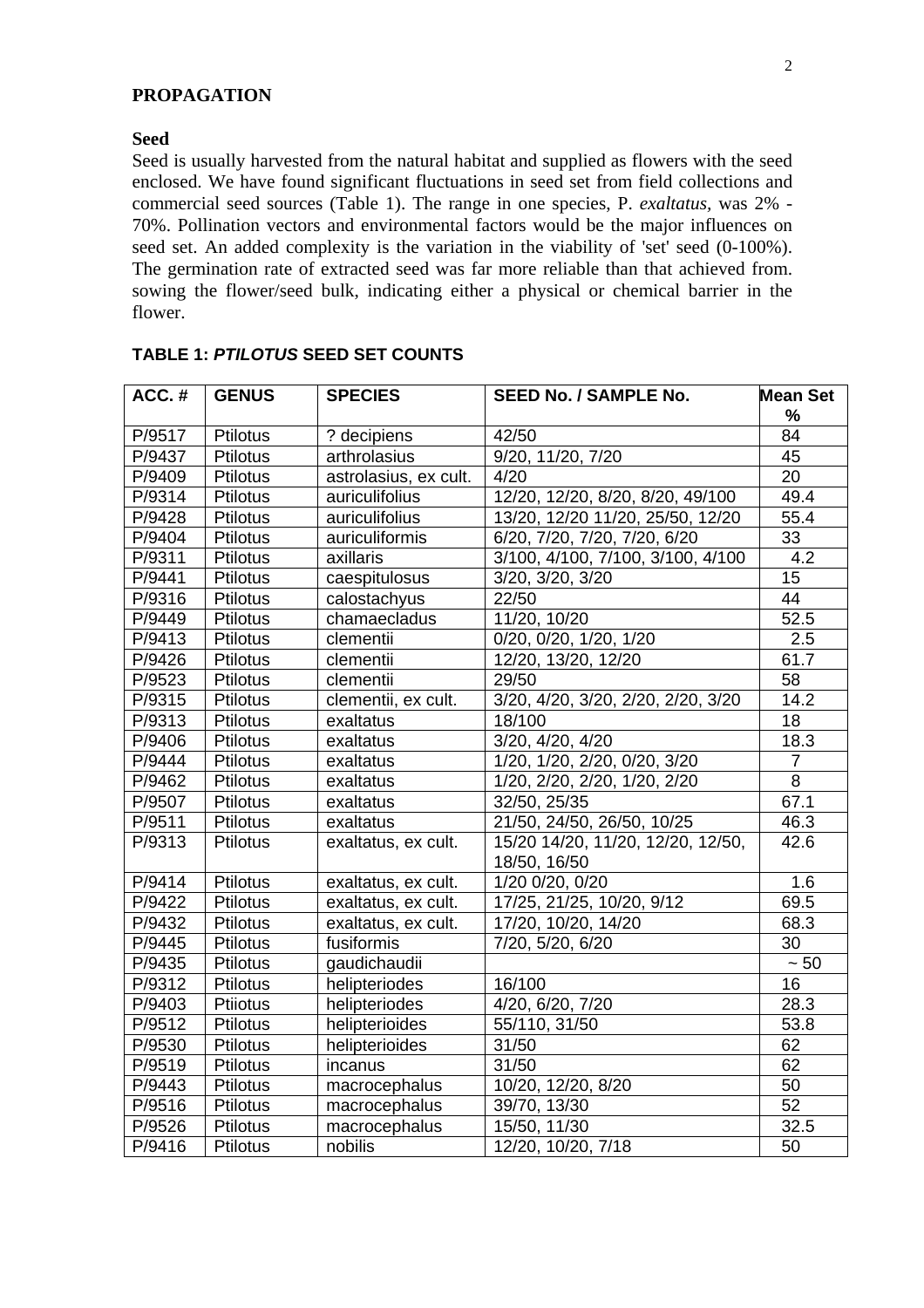| P/9524 | <b>Ptilotus</b> | nobilis          | 18/50, 6/20, 7/50, 1/10          | 24.6 |
|--------|-----------------|------------------|----------------------------------|------|
| P/9416 | Ptilotus        | nobilis ex cult. | 7/20, 9/20, 1/7                  | 36.2 |
| P/9317 | <b>Ptilotus</b> | obovatus         | 48/50                            | 96   |
| P/9418 | <b>Ptilotus</b> | polakii          | 5/50, 3/50, 3/50                 | 7.2  |
| P/9439 | <b>Ptilotus</b> | polakii          | 2/20, 1/20, 2/20, 2/20           | 11.7 |
| P/9419 | <b>Ptilotus</b> | polystachyus     | nil, immature                    | 0    |
| P/9424 | <b>Ptilotus</b> | poiystachyus     | nil, immature                    | 0    |
| P/9318 | <b>Ptilotus</b> | rotundifolius    | 23/100, 5/50, 11/50              | 19.5 |
| P/9402 | <b>Ptilotus</b> | rotundifolius    | nil, immature                    | 0    |
| P/9464 | <b>Ptilotus</b> | schwartzii       | 8/20, 5/20, 6/20, 7/20           | 32.5 |
| P/9466 | <b>Ptilotus</b> | schwartzii       | 2/20, 2/20, 8/20, 4/20, 3/20     | 19   |
| P/9501 | <b>Ptilotus</b> | sessilifolius    | 7/20, 5/20, 1/20                 | 21.7 |
| P/9522 | <b>Ptilotus</b> | sessilifolius    | 16/50, 14/50                     | 30   |
| P/9527 | <b>Ptilotus</b> | sessilifolius    | 0/50, 3/50, 8/120                | 5    |
| P/9465 | <b>Ptilotus</b> | sp               | 11/20, 13/20, 13/20, 12/20, 8/12 | 62   |

3

The efficacy of commercial collection strategies was investigated. This was done as a conscious part of the field work in central Australia. The conclusion was drawn that a large portion of the inflorescence was collected, which included immature seed and even unopened flower buds. This is supported by field observation showing that the mature flowers with ripe seed detach very quickly from the inflorescence. It was noted that in the field, only a small amount of ripe flower (with ripe seed) was available at any one time for collection. Another indicator was the bleaching of the mature flowers from our field collection compared to the rest of the developing inflorescence. This meant that seed counts (by extraction) generally showed a significant increase over counts from material supplied commercially. A number of collections from commercial sources yielded no seed.

Seed was germinated in nursery flats in a medium of washed river sand and peat moss (2:1). Initial germination occurred in 7-21 days although some species (e.g. *P. obovatus, P. exaltatus.),* continued to germinate for up to three months.

All species have so far exhibited a high level of susceptibility to 'damping off' whilst very young. Pasteurisation and fungicide drenches have not reliably controlled the problem. Pricking out the seedlings into plugs with a very porous (approx. 25-30% AFP) medium and a reduction in watering to an absolute minimum has proven effective.

A seed germination protocol was developed to overcome some of the above propagation problems. This method involved germinating seed in petrie dishes on pasteurised moist peat moss. The lid was replaced and the germination monitored. The small seedlings were pricked out and potted into tubes and grown on normally.

Seed samples were sent to the research department of Kings Park in Perth for trials on 'smoke' treatment. Due to low seed viability the results were inconclusive.

*In vitro* germination of seed was not used. Protocols do exist (Williams et.al.), and had our attempts at hybridization been successful, these methods would have been employed.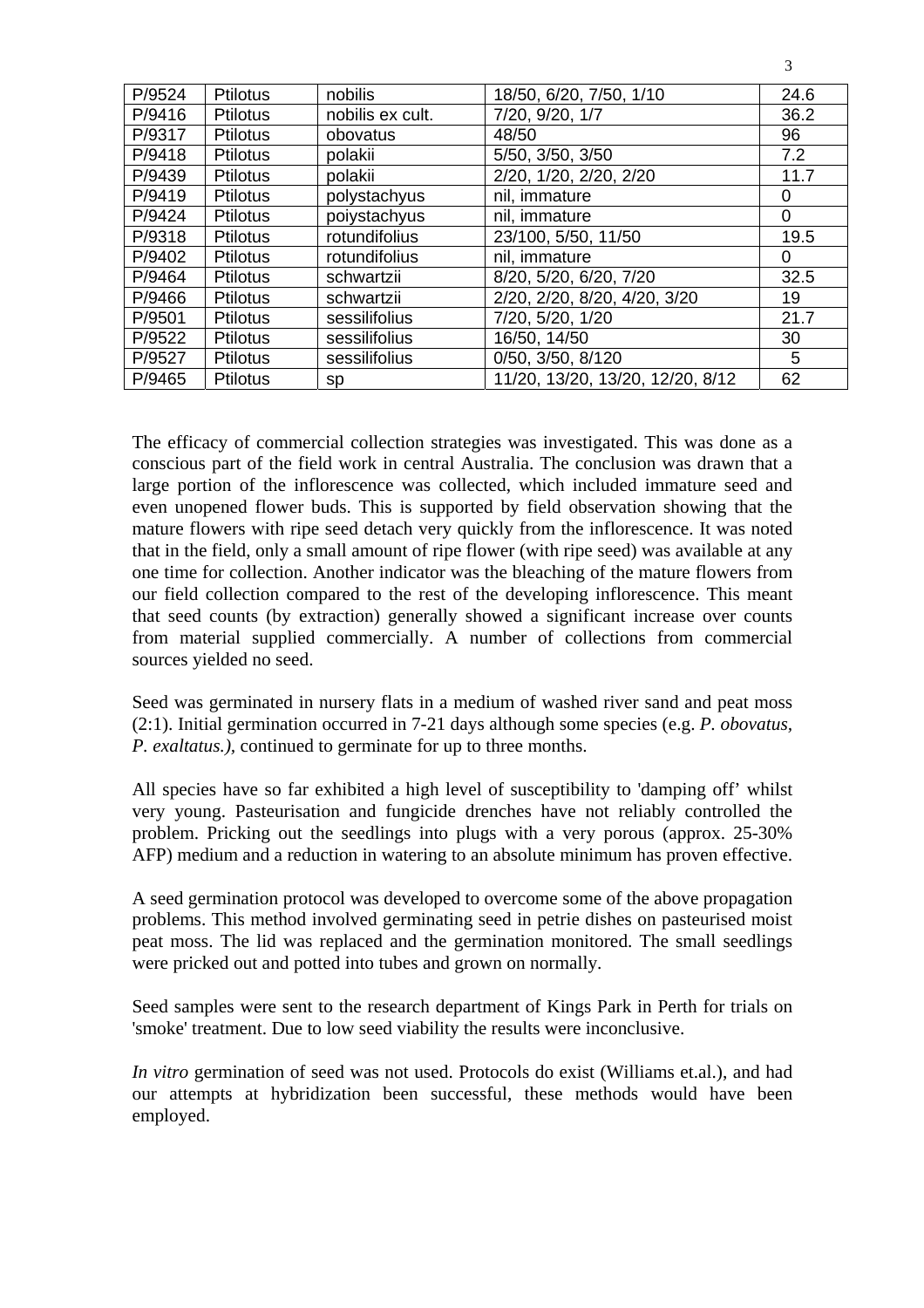## **Cuttings**

Both soft tip and semi-hardwood cuttings have been used successfully to produce clonal replicates. High humidity and temperature stability are considered the most important environmental factors.

Our system consists of a 'tent' within a controlled environment room. The room was set at 25ºC (considered to be an appropriate temperature). The 'tent' has a controlled level of humidity (90-95%). The humidity is in the form of a "fog" generated from a 'Uni Fogger' ultrasonic humidifier.

Soft, herbaceous tip and stem cuttings from cultivated plants worked well with most species. *P. polystachys* and *P. obovatus* gave a strike rate of better than 90%. Older woody material such as is found in the natural habitats was usually more difficult to strike. Early removal of cuttings from the propagation system after rooting was found best, as prolonged exposure to higher levels of moisture often allowed fungal attack. With the exception of *P. polystachys*, the use of flower scapes as stem cuttings was unsatisfactory due to their reluctance to produce roots and lateral shoots. 'Ex wild' material from central Australia proved difficult to propagate vegetatively, with the best success being from actively growing (herbaceous) tips.

*Invitro* micropropagation has proven successful with a selection of *P. exaltatus*. There were two reasons for the micropropagation of this species: 1) to test for initiation (into culture) problems, and 2) to produce a better plant type (eg. multi tillering).

#### **Transplants**

Regeneration of plants and rootstocks through transplants has proven to be a very successful method of establishing *Ptilotus* spp in the field. The provision of humidity reduced transplant shock to the point where, in many cases, very little delay in plant establishment occurred.

#### **CULTIVATION**

Being from the drier inland regions of Australia, it was assumed that the basic water requirements would be low. This was certainly true in practice.

#### Containers

Container grown plants, both glasshouse and shadehouse, produced weak root systems when the media water content was kept at a constant high level. However, the division between 'too wet' and 'too dry' was critical, so the most reliable production method involved improving the air-filled porosity of the medium.

#### Field

Field beds were prepared to provide information on the performance of *Ptilotus* spp. in a 'garden' or 'crop' situation. These consisted of our local alluvial soil formed as a bed one metre wide and raised 125mm above ground level. These beds were mulched to a depth of approximately 30 mm with 'Vita Mulch' to help retain water and retard weed growth. Watering was carried out by a network of drippers that operated manually. This method appears to be very effective.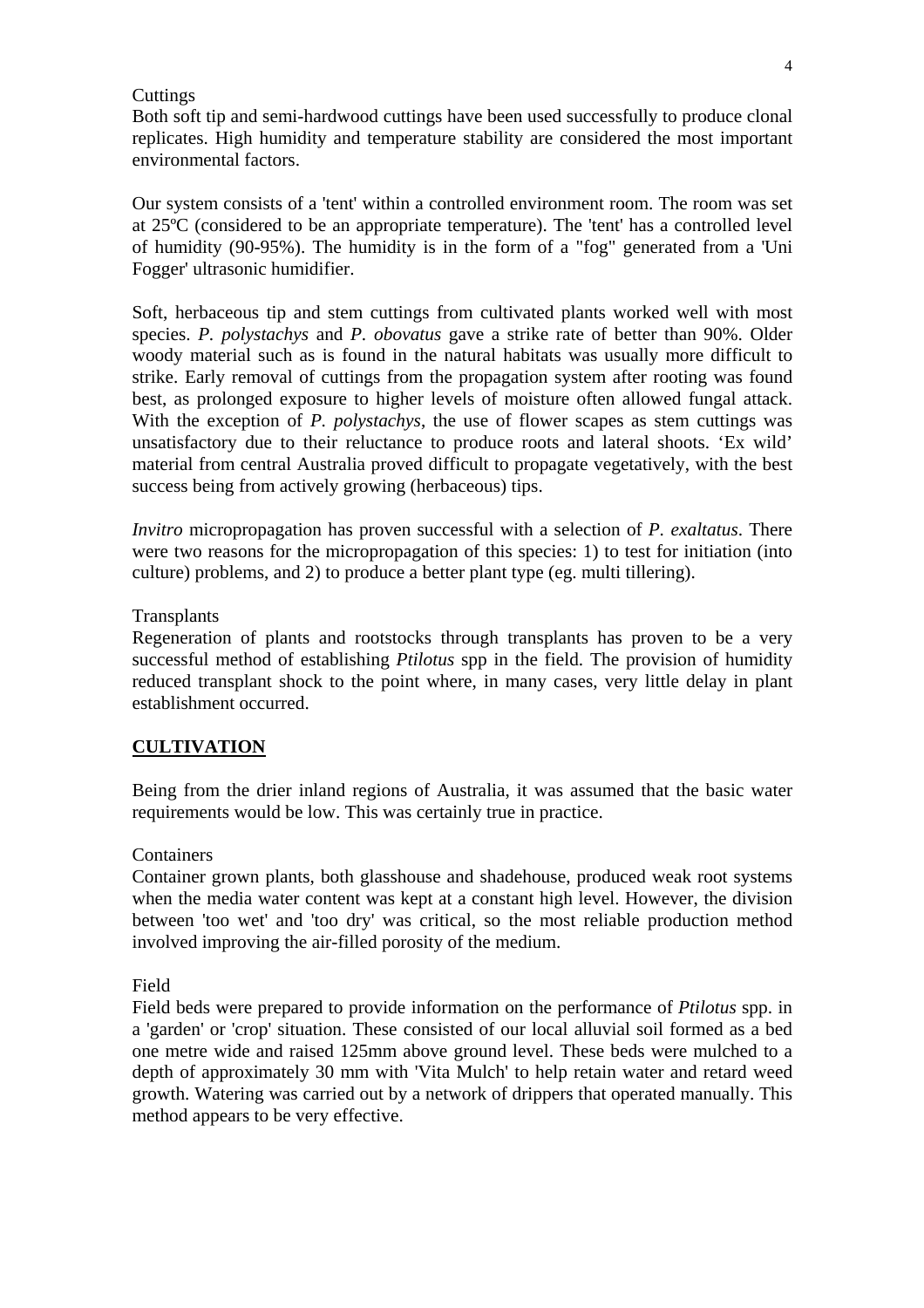Plants of several species have proven to be quick to establish and are quite hardy in the field. Even considering the recent drought, the field plantings required very little supplementary water. The best performers at this stage are *P. obovatus*., *P. exaltatus*, *P. nobilis*, *P. calostachys* and *P. polystachys*. *P. clementii*, *P. polakii*, *P.* 



*ledifolia*, *P. macrocephalus*, and *P. rotundifolin*s were weak growers in the field.

## **HYBRIDIZATION**

So far, all attempts at controlled crossing have failed. Simple experiments attempting to germinate pollen on artificial media are inconclusive. A better understanding of the reproduction biology of *Ptilotus* spp. is needed to ensure success in future attempts at deliberate hybridization.

## **FLORISTRY**

## Flower Morphology

Flowers within the *Ptilotus* inflorescence consist of persistent bracts surrounding a sometimes hairy perianth with 5 segments. The 5 stamens are frequently reduced to only 2 fertile stamens due to the production of staminodes. This could be one explanation for the often poor production of seed in nature.

#### Inflorescence

The inflorescence is usually a cylindrical, ovoid or globose spike. It is mostly set terminally with the occasional axillary spike. The scapes vary in length up to half a metre depending on the species and environmental conditions (Table 2).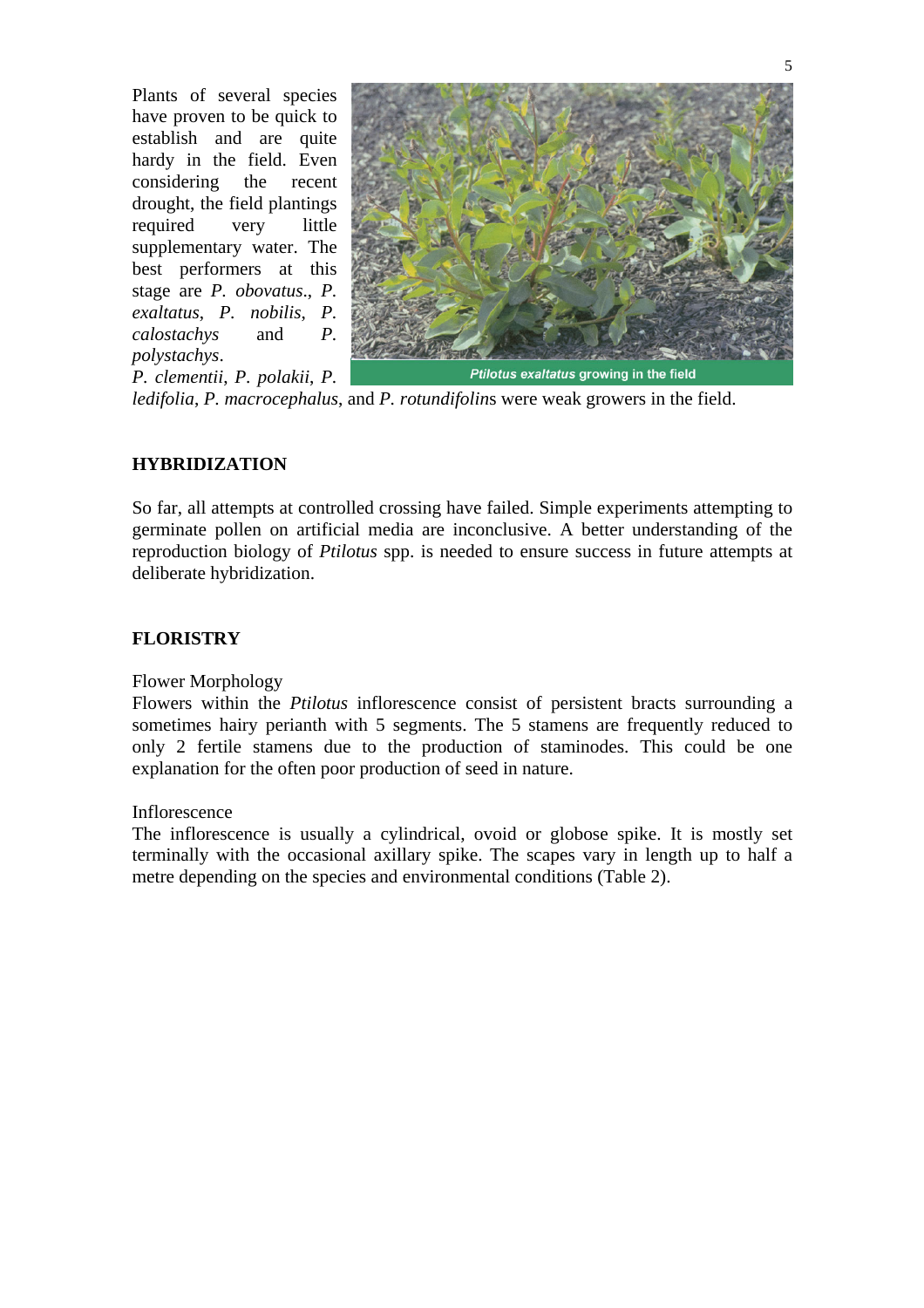



## Colour

Flower colour in *Ptilotus* is rarely considered intense, being usually pastel shades of pink, mauve, green, pale yellow and also white (see above). They are however most striking due to the numbers of flowers produced and the size of the inflorescence. The overall floral presentation is often enhanced by long scapes presenting the inflorescence on or above the plant.

#### Uses and Performance

At present there would be three areas within the existing flower markets for *Ptilotus* spp. Dried material, fresh flowers for mixed bunches and fresh flower 'fillers'. Initial trials into vase life were very encouraging. Inflorescences from 7 species were been cut and placed into distilled water, see Table 2. All lasted at least 14 days, with *P. polystachys* maintaining condition for a full 7 weeks (49 days). This species, although not an attractive colour (green) could be used in the same manner as grasses in floristry.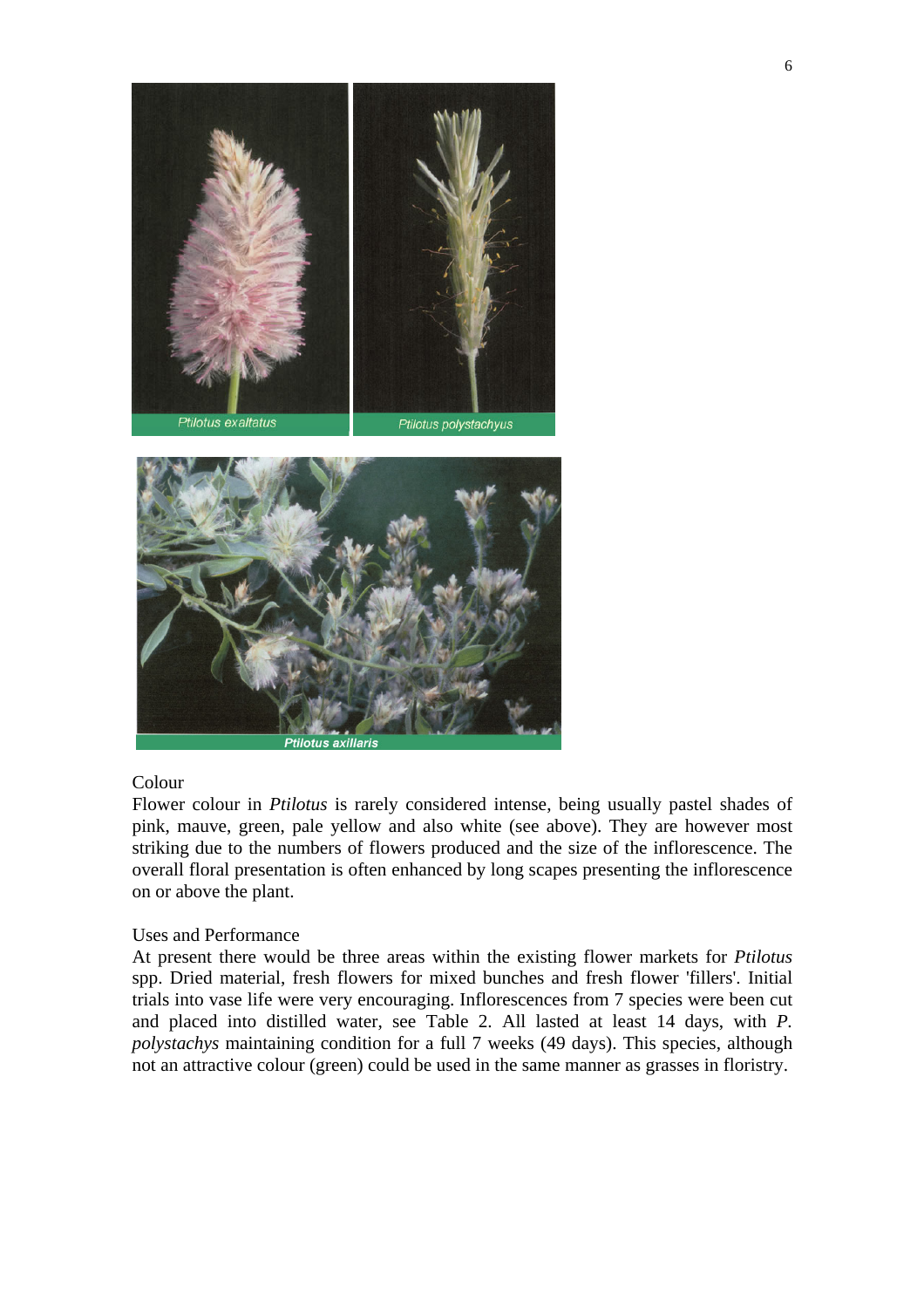| Acc.   | Species       | Flower    | Vase           | <b>Stem</b>      | For            | Comments |
|--------|---------------|-----------|----------------|------------------|----------------|----------|
| No.    |               | colour    | life           | length           | drying         |          |
| P/9313 | exaltatus     | Mauve     | $2 - 3$        | 200-300          | Yes            |          |
|        |               |           | weeks          | mm               |                |          |
| P/9317 | obovatus      | Pink/     | $\overline{2}$ | $150 - 300$      | Yes            | Grey     |
|        |               | Mauve     | weeks          | mm               |                | foliage  |
| P/9311 | axillaris     | Pale Pink | $2 - 3$        | $100 \text{ mm}$ | N <sub>o</sub> | Trailer  |
|        |               |           | weeks          | Drooping         |                |          |
| P/9309 | polystachyus  | Green     | $\overline{7}$ | 300-400          | No,            |          |
|        |               |           | weeks          | mm               | stems          |          |
|        |               |           |                |                  | brittle        |          |
| P/9310 | leucocoma?    | Pink /    | $2 - 3$        | $100 - 150$      | No,            |          |
|        |               | Mauve     | weeks          | mm               | stems          |          |
|        |               |           |                |                  | brittle        |          |
| P/9316 | calostachyus  | Pink      | $2 - 3$        | $100 - 200$      | No,            |          |
|        |               |           | weeks          | mm               | stems          |          |
|        |               |           |                |                  | brittle        |          |
| P/9315 | clementii     | Green /   | $\overline{2}$ | $100 - 200$      | N <sub>o</sub> | Heads    |
|        |               | White     | weeks          | mm               |                | droop    |
| P/9415 | macrocephalus | Green /   | $\overline{2}$ | $300 - 400$      | No,            | Perfumed |
|        |               | White     | weeks          | mm               | shatters       |          |

Table 2: *Ptilotus* floristry.

There is currently a lack of fill in the floristry industry. *P. obovatus* has great potential to provide material in this area. It has a compound, branching inflorescence with globular flower heads of  $10 - 15$  mm in diameter, in colours from white through pink to mauve. Some forms present the flowers on scapes of up to 300 mm long which could be considered adequate.

## **HORTICULTURAL MERIT**

*Ptilotus* spp. have ornamental appeal; they exhibit a range in plant form from prostrate/trailing through erect herbs to small shrubs. Leaf colour varies from bright green to silver/grey; the flower colour range and inflorescence form has been mentioned above. This variation provides plant form and foliage contrast not found in existing landscape species. This all points to a group of plants that if found adaptable to horticulture could fill a range of floristry needs.

Merit testing within existing and developing gene pools has continued. Observations of the following traits were taken:

1. Container and in ground performance.

Container production in a controlled environment is without doubt the most reliable method of production. Growth is usually rapid with *P. exaltatus* being a possible 8 week plant when under production. In drier climates many *Ptilotus* spp. will perform very well in the field.

2. Susceptability to pests and diseases.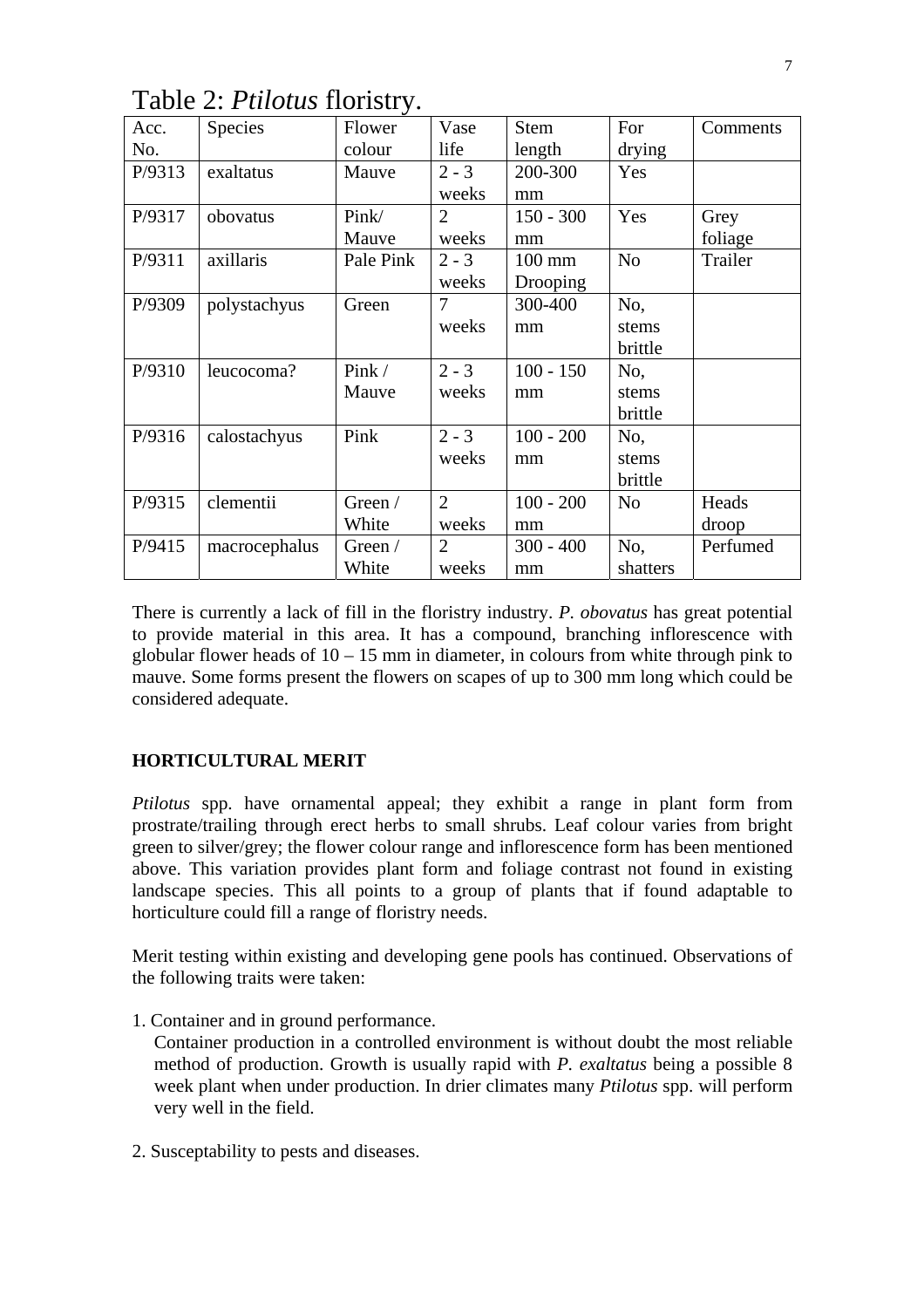Soil borne fungal disease is the biggest hurdle to overcome. The use of supplementary water and fertilizer certainly increases the growth rate, but this also increases the plant's susceptibility to fungal attack. Plants being grown in the glasshouse can be attacked by insect pests. Aphids and white fly have been observed causing damage to a number of species.

3. Flower presentation, production and timing.

*Ptilotus* spp. vary greatly in their floral presentation. Several species including: *P. clementi*i, *P. fusiformis, P. polakii* and *P. chamaecladus* are of little ornamental value floristically. They are either shy flowerers, poor flower presenters or have nondescript colours. Many species mature and flower quickly in cultivation. Many will begin flowering from seed in 8-10 weeks. This may continue for 2-3 months (or more) with some species.

4. Plant form and end use.

Applied selection to ensure the most appropriate forms for particular markets is of a high priority. The weakest or most untidy forms should not be grown. *P. obovatus* shows significant variation both within and across collections and has the potential to provide forms for landscaping, containers and floristry.

5. Ease of propagation.

Of the previously outlined methods, seed propagation is a relatively straightforward means of production. Vegetative propagation via cuttings provides only minor problems with appropriate material and conditions. *In vitro* micropropagation provides the most satisfactory method of mass production of single clones.

The establishment and growth of plants with minimal water, under zero maintenance conditions has been quite successful. Although generally hardy to mild frosts, many species were killed by a very severe frost during July 1995. There are opportunities to develop selections for the mass container markets both in Australia and overseas. These could be multiple stemmed, or compact free flowering types, or possibly hanging basket plants such as *P. axillaris*.

## **FUTURE**

- 1. During this project we have concentrated on setting up a comprehensive gene pool as a foundation for detailed work on *Ptilotus* spp. Continued development of propagation and cultural protocols has assisted greatly in the ongoing expansion of our collection. One of our aims is to increase the diversity of our collection and hence provide a broader genetic base from which to select. This will also provide the opportunity to improve our currently rudimentary understanding of the taxonomy of *Ptilotus*.
- 2. The deliberate crossing of selections to produce a specific plant/flower form is still of high priority. The development of *in vitro* techniques will be important:
	- a). For quick high volume propagation for trials etc. and

b). To ensure germination of hybrid seed.

The development of hybrids is particularly important as it provides the opportunity to 'design' a plant for industry, horticulture and floristry needs, rather than adapt what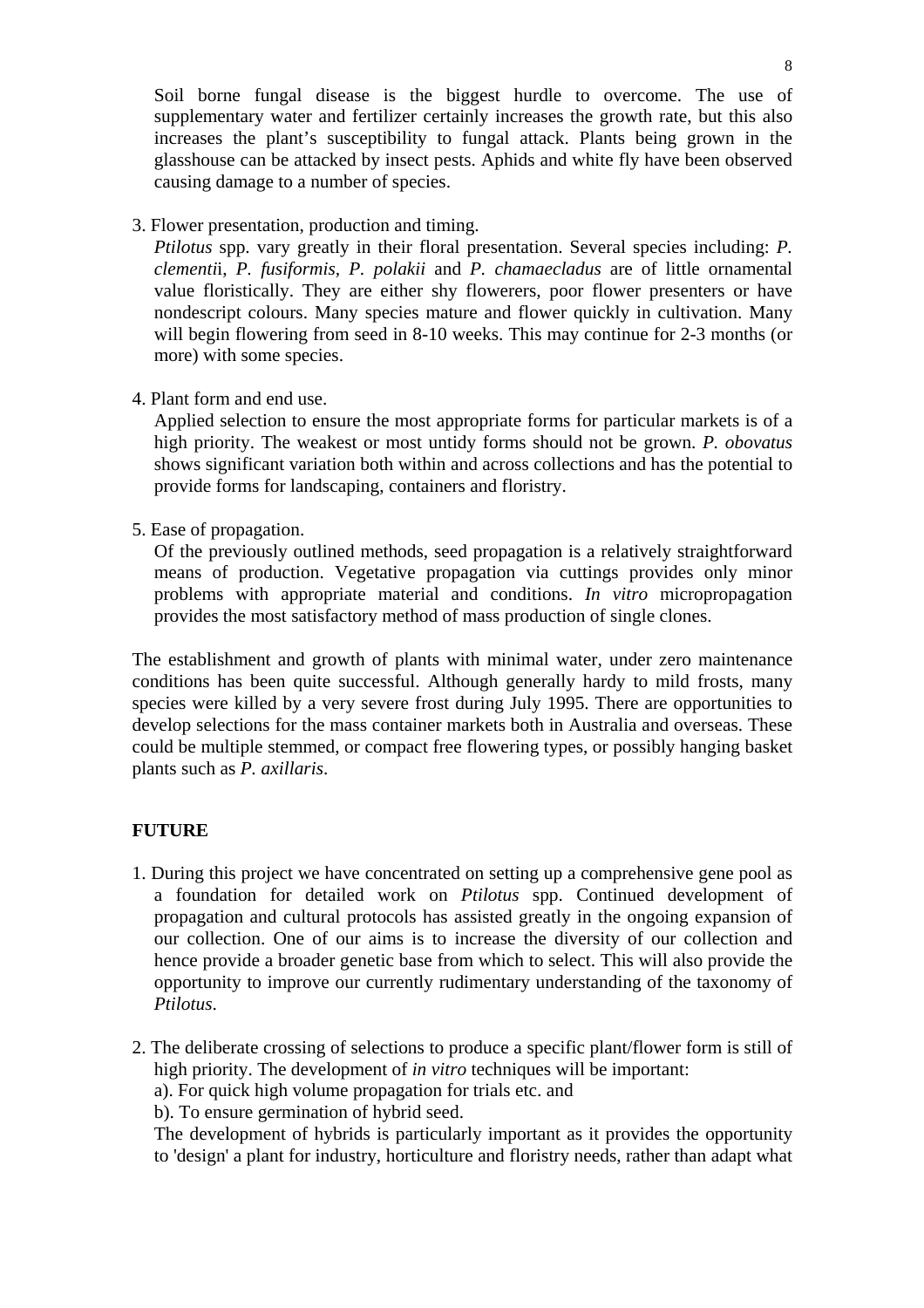currently exists. Several good traits exist in our collection e.g. good straight stems, vigour, good colour and extended vase life.

- 3. Some contact has been made with people in both the nursery and floristry industries, for the purpose of procuring material and getting advice on what their markets would require. Further contact will continue and so improve our understanding of industry requirements and provide awareness of our work with *Ptilotus*. It has been suggested by exporters in both Perth and Adelaide that a market of 50,000 bunches of *P. exaltatus* per year (from each centre) is available immediately. A selection of *P. exaltatus* made during 1995 is being multiplied for trials in N.S.W. and S.A. as a test of market interest.
- 4. A joint project with Western Australian Agriculture has been submitted to Rural Industries Research and Development Corporation (RIRDC) for funding over 2 years. The aim is to look specifically into four species of *Ptilotus* for the cut/dried flower markets.
- 5. Two papers are proposed to be published covering the details obtained over the two years this project has run. One will be a general Identification, cultivation overview for 'Australian Plants'. The other, targeting commercial prospects and propagation for production, will be submitted to 'Australian Horticulture'.
- 6. We are also looking into the possibility of appointing a student to continue our study of *Ptilotus* under an Australian Post Graduate Award with Industry. This would be a three year intensive investigation of reproduction and breeding strategies. This approach will require some industry input.

We would like to thank the Australian Flora Foundation for their support of this project. We believe that the commercial future of *Ptilotus* looks promising.

## **BIBLIOGRAPHY**

Black, J.M. 1924**.** Flora of South Australia. Part II., pp 209-216.

Cunningham, G.M., Mulham W.E., Milthorpe, P.L. and Leigh, J.H. 1981. Plants of Western N.S.W., pp 285-289.

Toelken, H. 1983. Flowering Plants in Australia, Amaranthaceae, pp 79-81.

Wrigley, LW. and Fagg, M. 1983. Australian Native Plants, p 130.

Blombery, A. 1989. Wildflowers of central Australia pp 15-17.

Jacobs, S.W.L. 1990. Flora of New South Wales, Vol. I, *Ptilotus*, pp 256-260.

Williams, R. and Taji, A. 1990, Australian Horticulture, Vol. 90 (2) February 1990 Propagation of *Ptilotus exaltatus* pp 83-84.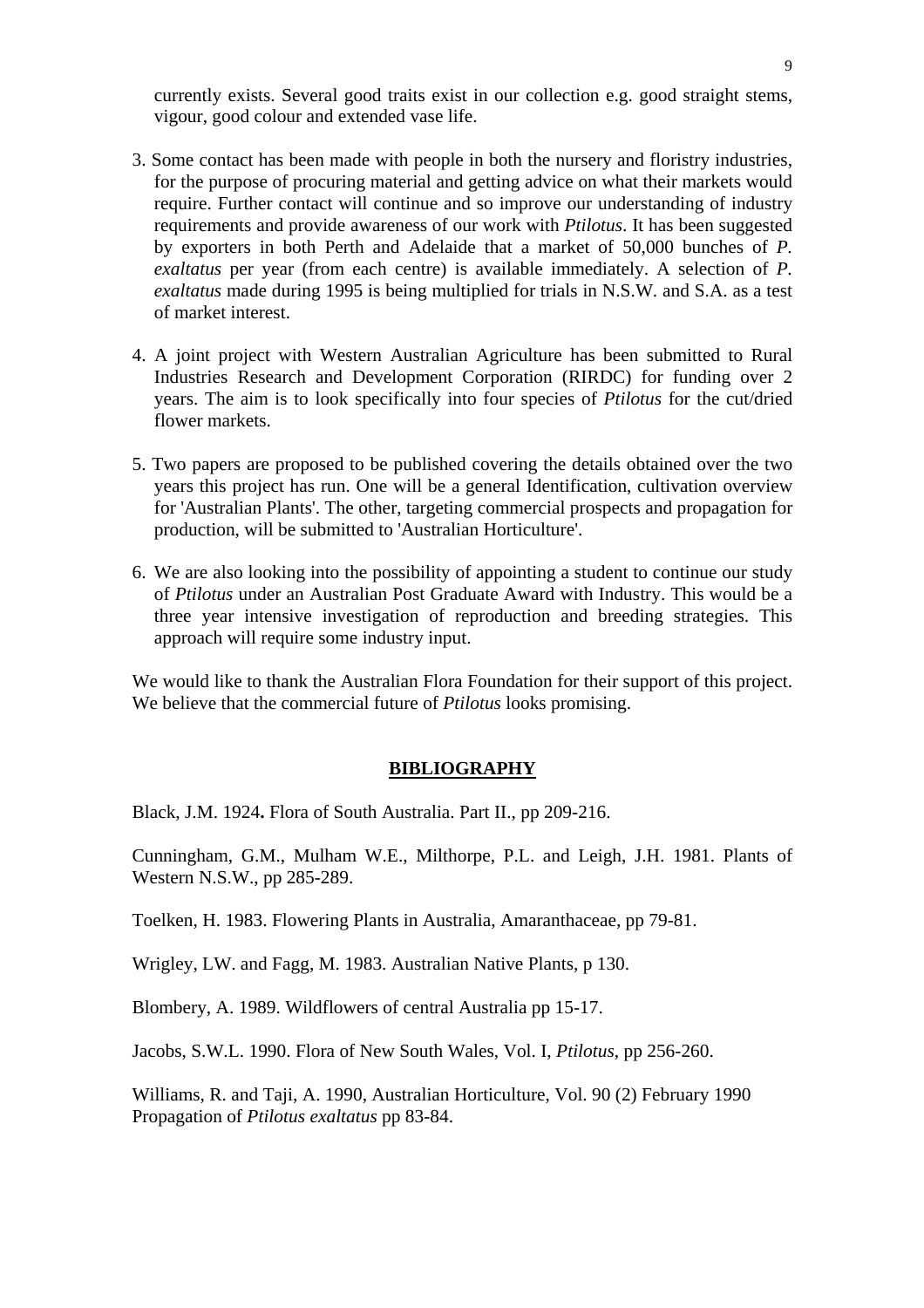Bennell, M.R. and Williams, R. 1992. Scientia Horticulture 51. Cultivation of the pink Mulla Mulla *Ptilotus exaltatus* nees. 2. Nutrition and growth regulation, pp 107-110.

Jacobs, S.W.L. 1994. National Herbarium, Sydney. Pers.Comm.

Makinson, R.O. 1994. Herbarium of Australian National Botanic Gardens, Canberra. Pers. Comm.

Williams, R. ASRRF Conference Paper, Propagation of *Clianthus* and *Ptilotus*.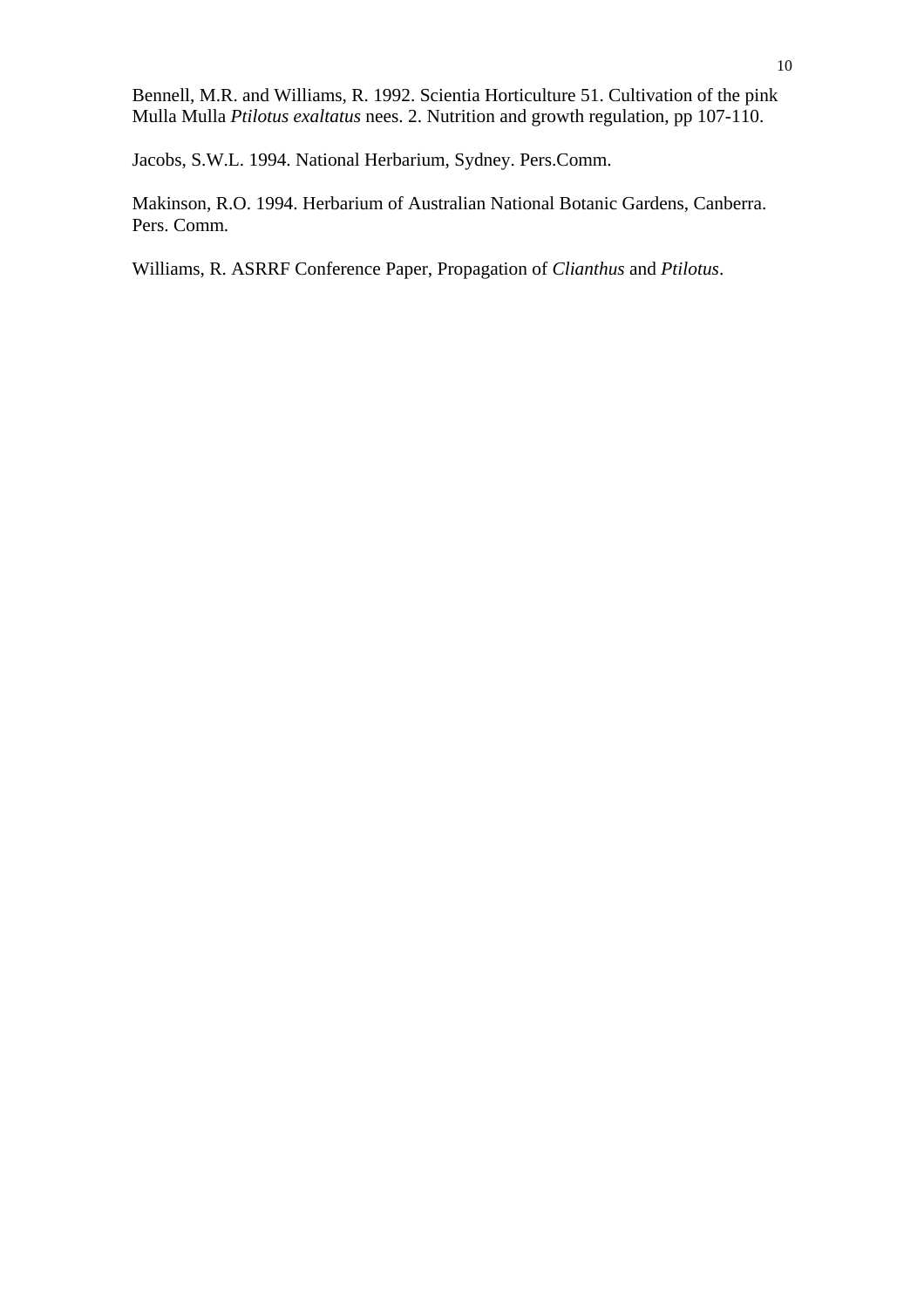| ACC#   | <b>GENUS</b>    | <b>SPECIES</b>           | <b>SUPPLIER</b>             | <b>DATE</b>   | <b>LOCALITY</b>                    | <b>STATE</b>           |
|--------|-----------------|--------------------------|-----------------------------|---------------|------------------------------------|------------------------|
| P/9525 | Ptilotus        | ??? possibly Amaaranthus | Peter Abell                 | 8/07/95       | *PGA 825 FGNP                      | <b>NT</b>              |
| P/9517 | Ptilotus        | ?decipens                | Peter Abell                 | 4/07/95       | <b>*PGA 810</b>                    | <b>NT</b>              |
| P/9307 | <b>Ptilotus</b> | 2A                       | Z. Ashby (2a)               | 21/11/93      | 60 k S Bourke on Mitchell Hwy      | <b>NSW</b>             |
| P/9305 | <b>Ptilotus</b> | 2ii                      | Z. Ashby (2ii)              | 21/11/93      | 60 k S Bourke on Mitchell Hwy      | <b>NSW</b>             |
| P/9306 | <b>Ptilotus</b> | $2$ iii                  | Z. Ashby (2iii)             | 21/11/93      | 60 k S Bourke on Mitchell Hwy      | <b>NSW</b>             |
| P/9408 | Ptilotus        | aervoides                | Nindethana Seeds            | 3/03/94       | RMB 939, Woogenilup                | <b>WA</b>              |
| P/9438 | Ptilotus        | aervoides                | Kings Park & Botanic Gdn.   | 14/4/94       | *5136/93                           | <b>WA</b>              |
| P/9437 | Ptilotus        | arthrolasius             | Kings Park& Botanic Gdn.    | 14/4/94       | *310/86                            | <b>WA</b>              |
| P/9409 | Ptilotus        | astrolasius              | Nindethana Seeds            | 3/03/94       | RMB 939, Woogenilup                | <b>WA</b>              |
| P/9451 | <b>Ptilotus</b> | astrolasius              | Kings Park & Botanic Gdn.   | 14/4/94       | $*91/89$                           | <b>WA</b>              |
| P/9461 | Ptilotus        | atriplicifolius          | Prof. Burgess, K. Gott.     | 23/6/94       | *Deep Well, Northern Territory.    | $\overline{\text{NT}}$ |
| P/9501 | Ptilotus        | atriplicifolius          | John McCarthey (JMc)        | <b>Jan-95</b> |                                    | <b>SA</b>              |
| P/9410 | Ptilotus        | auriculifolius           | Nindethana Seeds            | 3/03/94       | RMB 939, Woogenilup                | <b>WA</b>              |
| P/9428 | Ptilotus        | auriculifolius           | Vaughans Wildflr. Seeds     | 3/03194       | Gingin                             | <b>WA</b>              |
| P/9314 | Ptilotus        | auriculifolius           | <b>Royston Petrie Seeds</b> | 30/11/93      | Kenthurst                          | <b>NSW</b>             |
| P/9404 | Ptilotus        | auriculiformis           | Kimseed                     | 3/01/94       | Aust. Revegetation Corp. Ltd.      | <b>WA</b>              |
| P/9311 | Ptilotus        | axillaris                | <b>Royston Petrie Seeds</b> | 30/11/93      | Kenthurst                          | <b>NSW</b>             |
| P/9425 | <b>Ptilotus</b> | axillaris                | Vaughans Wildflr. Seeds     | 3/03/94       | Gingin                             | <b>WA</b>              |
| P/9446 | <b>Ptilotus</b> | axillaris                | Kings Park Botanic Gdn.     | 14/4/94       | *1857, 554/93                      | <b>WA</b>              |
| P/9441 | <b>Ptilotus</b> | caespitulosus            | Kings Park & Botanic Gdn.   | 14/4/94       | *1860, 439/91                      | <b>WA</b>              |
| P/9529 | <b>Ptilotus</b> | calostachys              | John McCarthey (JMc)        | 3/09/95       | *JMc 95/4. 50km S of Tennant Creek | <b>NT</b>              |
| P/9447 | <b>Ptilotus</b> | calostachys var. calost. | Kings Park & Botanic Gdn.   | 14/4/94       | *5102/92                           | <b>WA</b>              |
| P/9316 | <b>Ptilotus</b> | calostachyus             | <b>Royston Petrie Seeds</b> | 30/11/93      | Kenthurst                          | NSW                    |
| P/9407 | Ptilotus        | calostachyus             | Kimseed                     | 3/01/94       | Aust. Revegetation Corp. Ltd.      | <b>WA</b>              |
| P/9411 | Ptilotus        | calostachyus             | Nindethana Seeds            | 3/03/94       | RMB 939, Woogenilup                | <b>WA</b>              |
| P/9429 | Ptilotus        | calostachyus             | Vaughans Wildflr. Seeds     | 3/03/94       | 'Gingin                            | <b>WA</b>              |
| P/9440 | Ptilotus        | calostachyus             | Kings Park & Botanic Gdn.   | 14/4/94       | *1861, 89/89                       | <b>WA</b>              |
| P/9412 | Ptilotus        | carinatus                | Nindethana Seeds            | 3/03/94       | RMB 939, Woogenilup                | <b>WA</b>              |
| P/9449 | Ptilotus        | chamaecladus             | Kings Park & Botanic Gdn.   | 14/4/94       | *1864, 5491/93                     | <b>WA</b>              |
| P/9315 | Ptilotus        | clementii                | <b>Royston Petrie Seeds</b> | 30/11/93      | Kenthurst                          | <b>NSW</b>             |
| P/9413 | Ptilotus        | clementii                | Nindethana Seeds            | 3/03/94       | RMB 939, Woogenilup                | <b>WA</b>              |
| P/9426 | Ptilotus        | clementii                | Vaughans Wildflr. Seeds     | 3/03/94       | Gingin                             | <b>WA</b>              |
| P/9442 | Ptilotus        | clementii                | Kings Park & Botanic Gdn.   | 14/4/94       | *1865, 15/93                       | <b>WA</b>              |
| P/9521 | Ptilotus        | clementii                | Peter Abell                 | 6/07/95       | *PGA 818                           | NT                     |
|        |                 |                          |                             |               |                                    |                        |
| ACC#   | <b>GENUS</b>    | <b>SPECIES</b>           | <b>SUPPLIER</b>             | <b>DATE</b>   | <b>LOCALITY</b>                    | <b>STATE</b>           |
| P/9523 | <b>Ptilotus</b> | clementii                | Peter Abell                 | 6/07/95       | *PGA 820                           | <b>NT</b>              |

\*Indicates collections of documented wild origin example and the collections of documented wild origin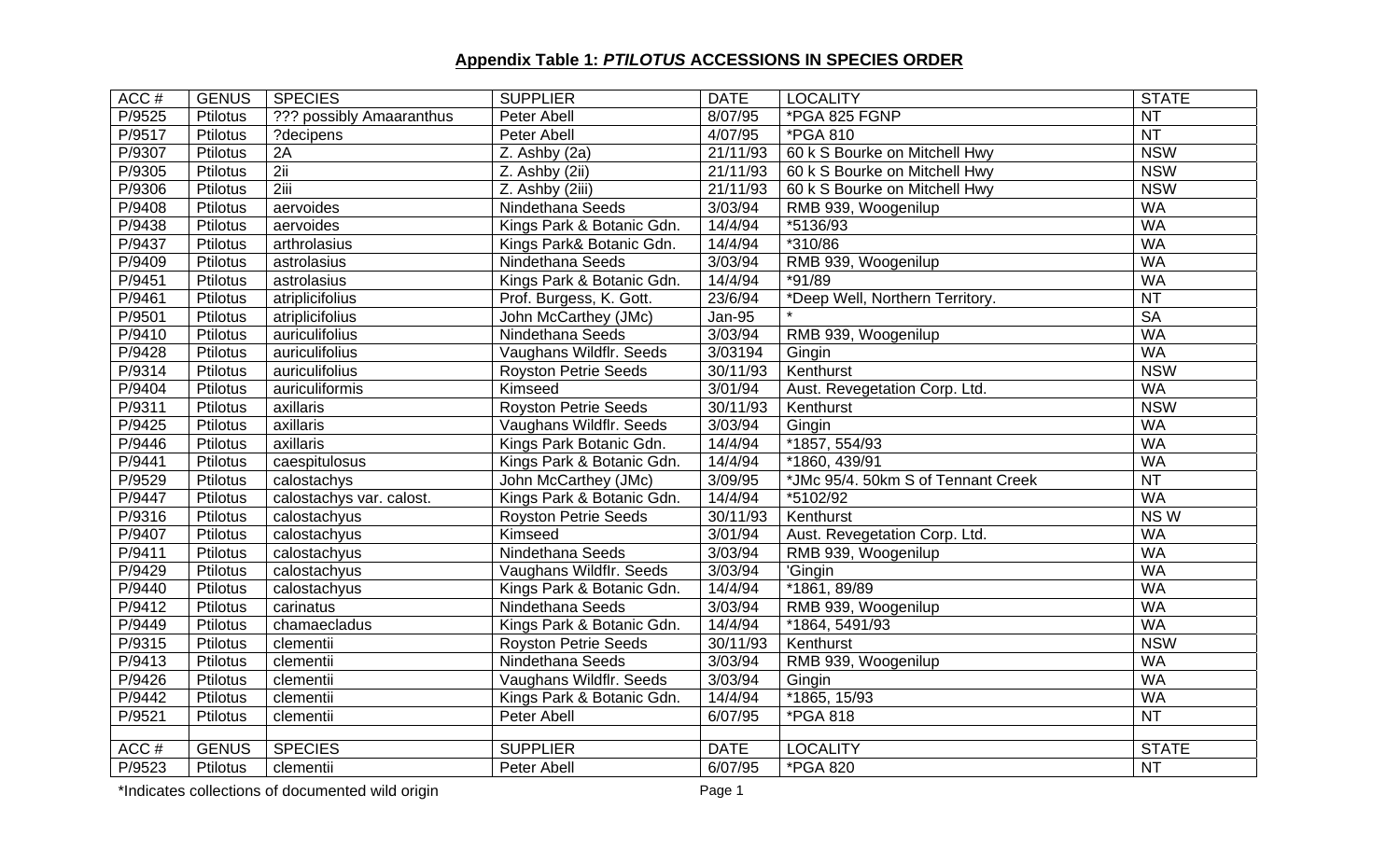| P/9450 | Ptilotus        | conicus                    | Kings Park & Botanic Gdn.    | 14/4/94     | *1865A, 158/89                                    | <b>WA</b>              |
|--------|-----------------|----------------------------|------------------------------|-------------|---------------------------------------------------|------------------------|
| P/9601 | Ptilotus        | declinatus                 | Nindethana Seeds             | 2/03/96     | Albany                                            | <b>WA</b>              |
| P/9454 | Ptilotus        | erubescens?                | Mt. Annan Botanic Gdn.       | 2214194     | *890257                                           |                        |
| P/9313 | Ptilotus        | exaltatus                  | <b>Royston Petrie Seeds</b>  | 30/11/93    | Kenthurst                                         | <b>NSW</b>             |
| P/9406 | Ptilotus        | exaltatus                  | Kimseed                      | 3/01/94     | Aust. Revegetation Corp. Ltd.                     | <b>WA</b>              |
| P/9414 | Ptilotus        | exaltatus                  | Nindethana Seeds             | 3/03/94     | RMB 939, Woogenilup                               | <b>WA</b>              |
| P/9422 | Ptilotus        | exaltatus                  | Vaughans Wildflr. Seeds      | 3/03/94     | Gingin                                            | <b>WA</b>              |
| P/9432 | Ptilotus        | exaltatus                  | D. Oriell Seed Exporters     | 22/3/94     | Mt. Yorkine, Perth.                               | <b>WA</b>              |
| P/9444 | Ptilotus        | exaltatus                  | Kings Park & Botanic Gdn.    | 14/4/94     | *1871, 51581/92                                   | <b>WA</b>              |
| P/9507 | Ptilotus        | exaltatus                  | Peter Abell                  | 30/06/95    | *PGA 784                                          | NT                     |
| P/9511 | Ptilotus        | exaltatus                  | Peter Abell                  | 1/07/95     | *PGA 799                                          | <b>NT</b>              |
| P/9508 | Ptilotus        | exaltatus (purple)         | Peter Abell                  | 30/06/95    | <b>*PGA 788</b>                                   | <b>NT</b>              |
| P/9457 | Ptilotus        | exaltatus var. semilanatus | Mt. Annan Botanic Gdn.       | 22/4/94     | *890255                                           |                        |
| P/9504 | Ptilotus        | exaltatus var. semilanatus | <b>Greg Steenbeake</b>       | Feb-95      |                                                   | <b>NSW</b>             |
| P/9513 | Ptilotus        | exaltatus var. semilanatus | Peter Abell                  | 1/07/95     | *PGA 801                                          | <b>NT</b>              |
| P/9445 | Ptilotus        | fusiformis                 | Kings Park & Botanic Gdn.    | 14/4/94     | * 1873, 80/89                                     | <b>WA</b>              |
| P/9435 | Ptilotus        | gaudichaudii               | Kings Park & Botanic Gdn.    | 14/4/94     | *1874, 5735/92                                    | <b>WA</b>              |
| P/9455 | Ptilotus        | gaudichaudii var. gaud.    | Mt. Annan Botanic Gdn.       | 22/4/94     | *893031                                           |                        |
| P/9405 | Ptilotus        | gomphrenoides              | Kimseed                      | 3/01/94     | Aust. Revegetation Corp. Ltd.                     | <b>WA</b>              |
| P/9421 | Ptilotus        | gomphrenoides              | Nindethana Seeds             | 3103/94     | RMB 939, Woogenilup                               | <b>WA</b>              |
| P/9430 | Ptilotus        | gomphrenoides              | Vaughans Wildflr. Seeds      | 3/03/94     | Gingin                                            | <b>WA</b>              |
| P/9512 | Ptilotus        | helipterioides             | Peter Abell                  | 1/7/95      | *PGA 800                                          | NT                     |
| P/9514 | Ptilotus        | helipterioides             | Peter Abell                  | 2/07/95     | *PGA 802                                          | NT                     |
| P/9530 | Ptilotus        | helipterioides             | John McCarthey (JMc)         | 2/09/95     | *JMc 95/5. Stuart Wells, 80km S of Alice Springs. | NT                     |
| P/9312 | Ptilotus        | helipteroides              | <b>Royston Petrie Seeds</b>  | 30/11/93    | Kenthurst                                         | <b>NSW</b>             |
| P/9403 | Ptilotus        | helipteroides              | Kimseed                      | 3/01/94     | Aust. Revegetation Corp. Ltd.                     | <b>WA</b>              |
| P/9431 | Ptilotus        | helipteroides              | Vaughans Wildflr. Seeds      | 3/03/94     | Gingin                                            | WA                     |
| P/9467 | Ptilotus        | incanus                    | Prof. Burgess, K. Gott.      | 28/6/94     | * Western ridge top above Little Palm Ck. FGNP    | $\overline{\text{NT}}$ |
| P/9519 | Ptilotus        | incanus                    | Peter Abell                  | 4/07/95     | *PGA 812                                          | $\overline{NT}$        |
| P/9452 | Ptilotus        | lanatus                    | Kings Park & Botanic Gdn.    | 14/4/94     | *1882, 5623/92                                    | <b>WA</b>              |
| P/9436 | Ptilotus        | latifolius                 | Kings Park & Botanic Gdn.    | 14/4/94     | *1883, 90/89                                      | <b>WA</b>              |
| P/9510 | Ptilotus        | latifolius                 | Peter Abell                  | 1/07/95     | *PGA 798                                          | <b>NT</b>              |
| P/9456 | <b>Ptilotus</b> | leucocoma                  | Mt. Annan Botanic Gdn.       | 2214194     | *893037                                           |                        |
|        |                 |                            |                              |             |                                                   |                        |
| ACC#   | <b>GENUS</b>    | <b>SPECIES</b>             | <b>SUPPLIER</b>              | <b>DATE</b> | <b>LOCALITY</b>                                   | <b>STATE</b>           |
| P/9310 | Ptilotus        | leucocoma?                 | $\overline{Z}$ . Ashby (3iv) | 21/11/93    | *16kS Charleville                                 | QLD                    |
| P/9301 | Ptilotus        | macrocephalus              | J.Roake                      |             |                                                   | <b>NSW</b>             |
| P/9302 | Ptilotus        | macrocephalus              | D. Kull/C. Wellings          | 11/03/93    | *3k E Urana                                       | <b>NSW</b>             |

\*Indicates collections of documented wild origin example and a set of the Page 2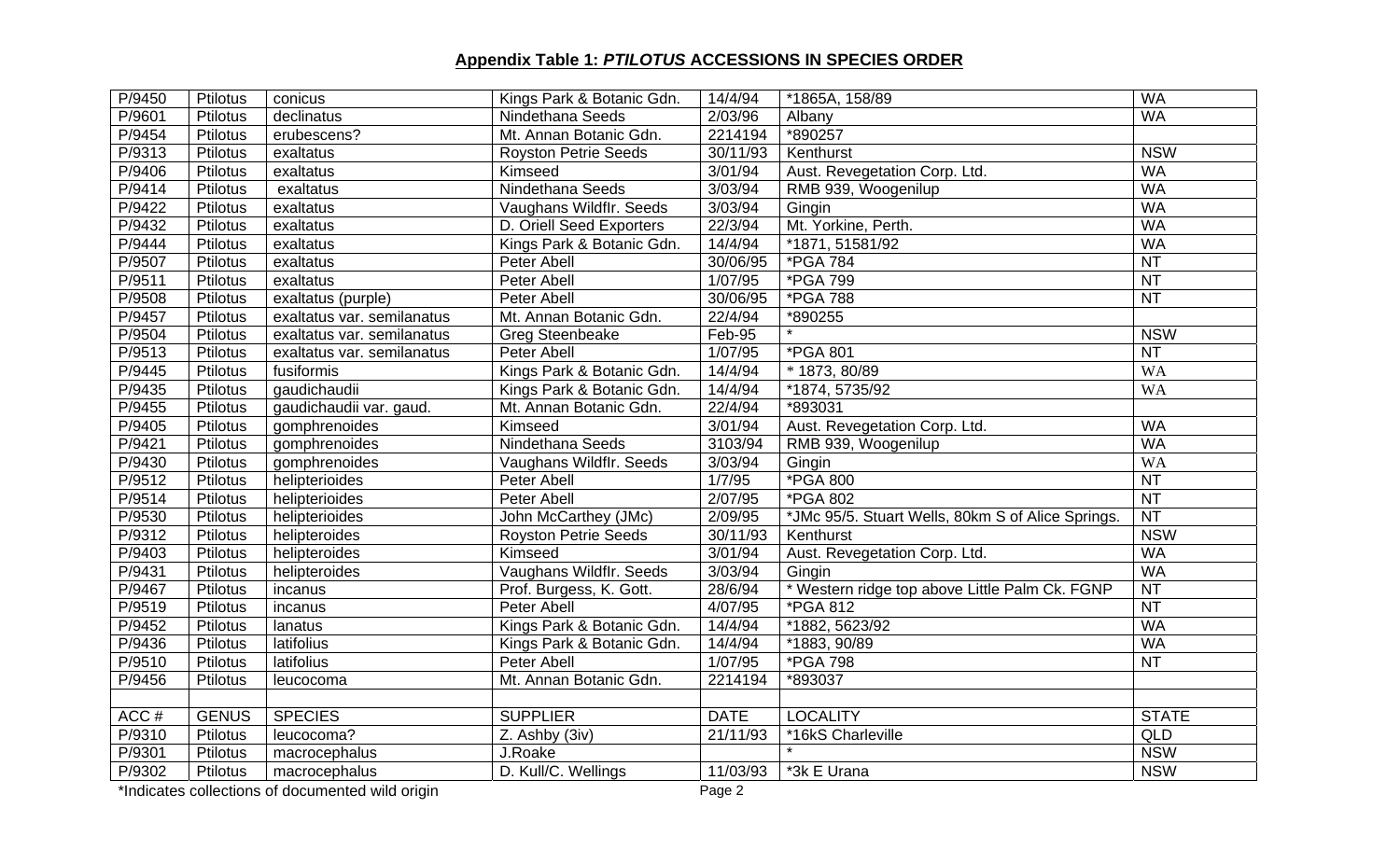| P/9319 | Ptilotus        | macrocephalus          | Z. Ashby                    | 12/03/93      | 7 k W of Oaky on Warrego Hwy.                | <b>QLD</b>      |
|--------|-----------------|------------------------|-----------------------------|---------------|----------------------------------------------|-----------------|
| P/9415 | Ptilotus        | macrocephalus          | Nindethana Seeds            | 3/03/94       | RMB 939, Woogenilup                          | <b>WA</b>       |
| P/9443 | <b>Ptilotus</b> | macrocephalus          | Kings Park & Botanic Gdn.   | 14/4/94       | *1886                                        | <b>WA</b>       |
| P/9503 | Ptilotus        | macrocephalus          | John McCarthey (JMc)        | <b>Jan-95</b> | *Naracoorte Caves, SA                        | <b>SA</b>       |
| P/9516 | Ptilotus        | macrocephalus          | Peter Abell                 | 3/07/95       | *PGA 805                                     | $\overline{NT}$ |
| P/9526 | Ptilotus        | macrocephalus          | John McCarthey (JMc)        | 3/09/95       | *JMc 95/1, 50km S of Tennant Creek           | $\overline{NT}$ |
| P/9448 | <b>Ptilotus</b> | murrayi                | Kings Park & Botanic Gdn.   | 14/4/94       | *1887, 344/92                                | <b>WA</b>       |
| P/9416 | Ptilotus        | nobilis                | Nindethana Seeds            | 3/03/94       | RMB 939, Woogenilup                          | <b>WA</b>       |
| P/9462 | Ptilotus        | nobilis                | Prof. Burgess, K. Gott.     | 23/6/94       | *Deep Well, Northern Territory.              | <b>NT</b>       |
| P/9515 | Ptilotus        | nobilis                | Peter Abell                 | 2/07/95       | *PGA 803                                     | <b>NT</b>       |
| P/9524 | Ptilotus        | nobilis                | Peter Abell                 | 7/07/95       | *PGA ex Gas Well site                        | NT              |
| P/9317 | Ptilotus        | obovatus               | <b>Royston Petrie Seeds</b> | 30/11/93      | Kenthurst                                    | <b>NSW</b>      |
| P/9401 | <b>Ptilotus</b> | obovatus               | Kimseed                     | 3/01/94       | Aust. Revegetation Corp. Ltd.                | <b>WA</b>       |
| P/9417 | Ptilotus        | obovatus               | Nindethana Seeds            | 3/03/94       | RMB 939, Woogenilup                          | <b>WA</b>       |
| P/9423 | Ptilotus        | obovatus               | Vaughans Wildflr. Seeds     | 3/03/94       | Gingin                                       | <b>WA</b>       |
| P/9433 | Ptilotus        | obovatus               | D. Oriell Seed Exporters    | 22/3/94       | Mt. Yorkine, Perth.                          | <b>WA</b>       |
| P/9453 | Ptilotus        | obovatus               | Kings Park & Botanic Gdn.   | 14/4/94       | *1888, 186/91                                | <b>WA</b>       |
| P/9502 | Ptilotus        | obovatus               | John McCarthey (JMc)        | <b>Jan-95</b> |                                              | SA              |
| P/9520 | Ptilotus        | obovatus               | Peter Abell                 | 5/07/95       | *PGA 813                                     | $\overline{NT}$ |
| P/9528 | <b>Ptilotus</b> | obovatus               | John McCarthey (JMc)        | 3/09/95       | *JMc 95/3, 5Okm S of Tennant Creek           | <b>NT</b>       |
| P/9303 | Ptilotus        | obovatus var. obovatus | $Z.$ Ashby $(1)$            | 21/11/93      | *126 k S Bourke on Mitchell Hwy              | <b>NSW</b>      |
| P/9418 | Ptilotus        | polakii                | Nindethana Seeds            | 3/03/94       | RMB 939, Woogenilup                          | <b>WA</b>       |
| P/9439 | Ptilotus        | polakii                | Kings Park & Botanic Gdn.   | 14/4/94       | *1890, 83/89                                 | <b>WA</b>       |
| P/9304 | Ptilotus        | polystachyus           | Z. Ashby (2i)               | 21/11/93      | *60 k S Bourke on Mitchell Hwy               | <b>NSW</b>      |
| P/9309 | Ptilotus        | polystachyus           | Z. Ashby (3ii)              | 21/11/93      | *16 k S Charleville                          | QLD             |
| P/9419 | Ptilotus        | polystachyus           | Nindethana Seeds            | 3/03/94       | RMB 939, Woogenilup                          | <b>WA</b>       |
| P/9424 | Ptilotus        | polystachyus           | Vaughans Wildflr. Seeds     | 3/03194       | Gingin                                       | <b>WA</b>       |
| P/9505 | Ptilotus        | polystachyus (purple)  | Peter Abell                 | 30/06/95      | *PGA 780                                     | <b>NT</b>       |
| P/9509 | Ptilotus        | polystachyus (purple)  | Peter Abell                 | 1/07/95       | *PGA 795                                     | NT              |
| P/9434 | Ptilotus        | rotundifolia           | D. Oriell Seed Exporters    | 22/3/94       | Mt. Yorkine, Perth.                          | <b>WA</b>       |
| P/9318 | <b>Ptilotus</b> | rotundifolius          | <b>Royston Petrie Seeds</b> | 30/11/93      | Kenthurst                                    | <b>NSW</b>      |
|        |                 |                        |                             |               |                                              |                 |
| ACC#   | <b>GENUS</b>    | <b>SPECIES</b>         | <b>SUPPLIER</b>             | <b>DATE</b>   | <b>LOCALITY</b>                              | <b>STATE</b>    |
| P/9402 | Ptilotus        | rotundifolius          | Kimseed                     | 3/01/94       | Aust. Revegetation Corp. Ltd.                | <b>WA</b>       |
| P/9420 | <b>Ptilotus</b> | rotundifolius          | Nindethana Seeds            | 3/03/94       | RMB 939, Woogenilup                          | <b>WA</b>       |
| P/9427 | Ptilotus        | rotundifolius          | Vaughans Wildflr. Seeds     | 3/03/94       | Gingin                                       | <b>WA</b>       |
| P/9466 | Ptilotus        | schwartzii             | Prof. Burgess, K. Gott.     | 28/06/94      | Western ridge top above Little Palm Ck. FGNP | <b>NT</b>       |
| P/9518 | Ptilotus        | schwartzii             | Peler Abell                 | 4/07/95       | *PGA 811                                     | <b>NT</b>       |

\*Indicates collections of documented wild origin example and a set of the Page 3